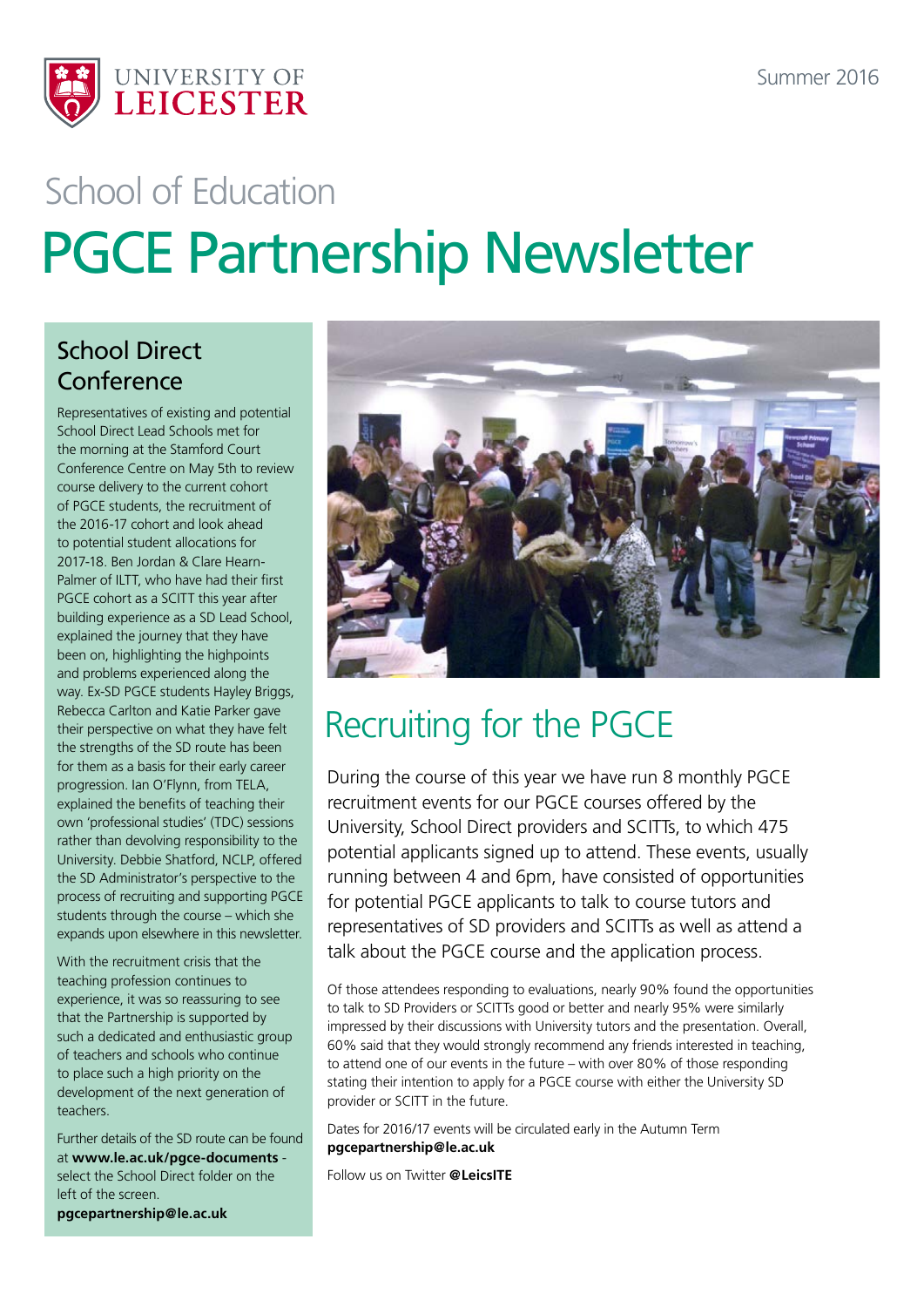### Mentoring and Coaching on the MAELT

Hi! I'm Abi of St Peter's Primary Academy in Market Bosworth and I took the Mentoring and Coaching module last year as part of the MAELT course. Having been teaching in primary school for 5 years, I decided that it was time for a new challenge, one which could expand my insight into education and also the teachers themselves. I was offered a mentoring role with a Newly Qualified Teacher at school which at first seemed like a very daunting prospect, as I had never mentored anyone before. I had myself *been* mentored before, but found the experiences to be very negative and a knock to my confidence, so I was a little worried how I could ensure that didn't happen to the mentees in my charge. The mentoring module was a really good starting point to give me an insight into what it actually means to be a mentor and what skills to put into place to make it a positive experience for everyone!

It was great being able to chat about the mentoring experiences we had all had and support each other on the course as new challenges arose.

I think a key part for me was being able to consider my own mentoring practice and create my own research project within which I could improve myself, but also put strategies in place for my mentee to improve her teaching practice. Being a musician, I have always been interested in how we can teach music to the children and difficulties that nonspecialist teachers have when teaching music. But the strategies taught within the mentoring module helped me to create my own 'mentoring for new music teachers' programme within school that allows me to plan lessons, discuss and support teachers when they have to teach music. All staff who I have worked with have certainly found it useful to have somebody working alongside them when planning



and teaching a subject that is normally avoided as much as possible.

The course gave me the useful frameworks to be able to know how to go about questioning and have useful conversations with mentees which seemed to have made an impact as I was asked to mentor someone again this year!

The School of Education is running a Mentoring and Coaching conference on July 4th and Stamford Court, Oadby. Contact **educationcpd@le.ac.uk** for further details and to book a place.

### Expansion at Hatton

Hatton Learning Partnership is just completing its first successful year as a School Direct Lead School and will become part of the Hatton Teaching School Alliance from September. We already work with a number of schools in the Wellingborough area – both secondary and primary – and are actively seeking further schools to share our high quality School Direct trainees. We actively recruit by attending the routes into teaching events and holding regular open evenings at Sir Christopher Hatton Academy. We are active users of social media in our quest to attract graduates

who are set on a career in teaching, and those who may not be sure and may want some additional information.

We welcome potential trainee teachers into the school for school experience. They can see the classroom in action, and speak to teachers at different stages in their careers. Allowing them to join the teaching profession with an understanding of the commitment involved in training to be an outstanding teacher.

Our current School Direct trainees have all successfully found teaching jobs starting



*School Direct Trainees Simon Phillips and Rebecca Lamberton at Sir Christopher Hatton Academy on their 'B' Placement* 



*School Direct Trainees Tom Clarke, Gabriella Berrill and Tom Cheatley (l-r) returned to Sir Christopher Hatton Academy for their final 'B' part 2 Placement*

in September 2016. They have really enjoyed their time with us and describe us as being 'very well prepared'; 'very supportive'; 'very positive'; and that our teachers are 'very enthusiastic'. In fact the only thing any of them would change would be to spend more time in School during their training.

Hatton Teaching School Alliance has an active partnership with other teaching schools across Northamptonshire. This allows us to use the skills and expertise of teachers from outstanding schools across the county to deliver training for teachers from the beginning of their careers, through to newly appointed Headteachers with our Leadership Pathways training programmes.

For more information on any of our courses, or for information on how to join our alliance please visit our website **www.hattonteachingschoolalliance.org.uk** or email Keren Gunn **teachingschool@hattonacademy.org.uk**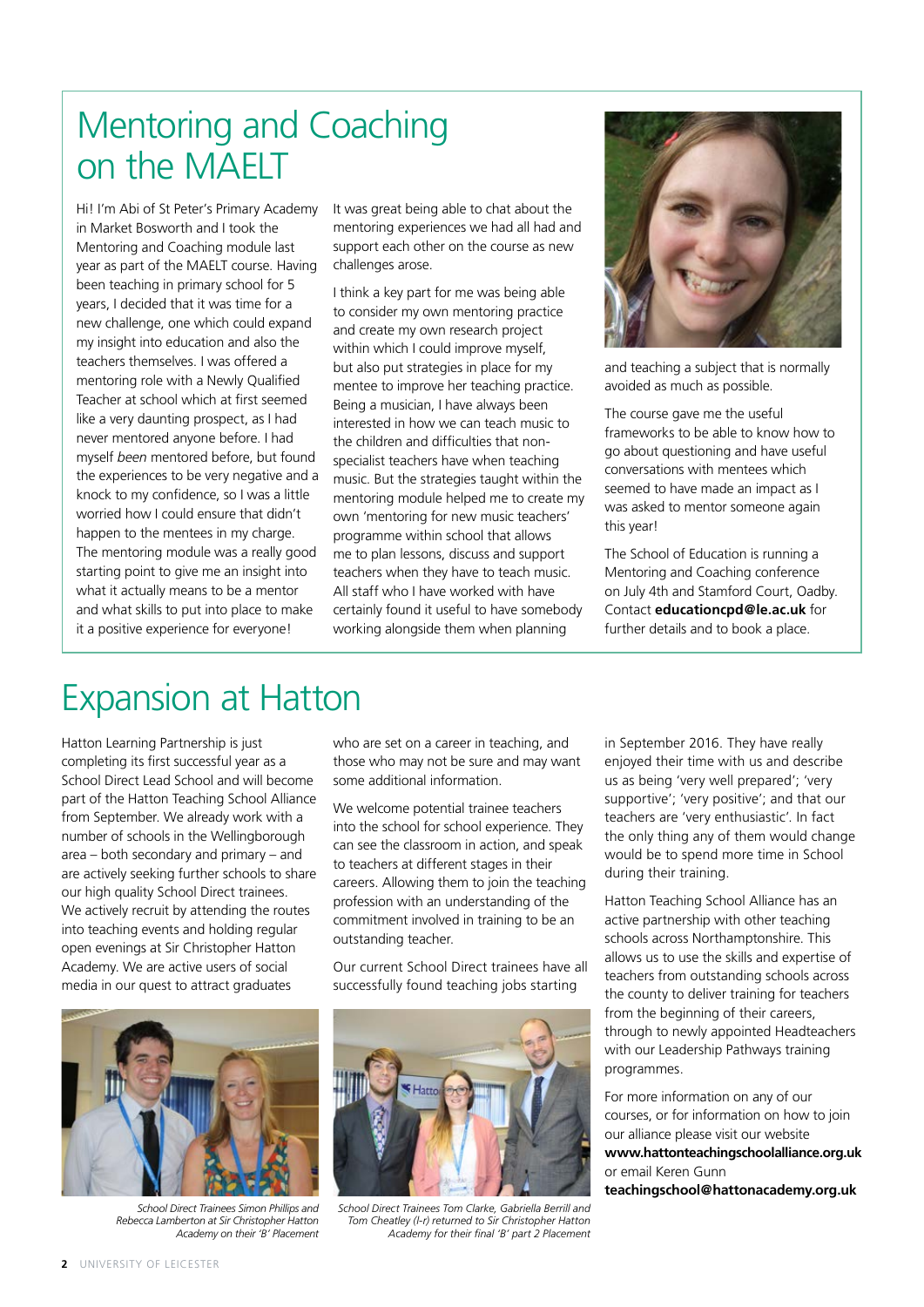## Feel the rhythm...

Although you may feel 'Ofsted-ed out' it is necessary to reflect on an observation that the inspectors made that story, singing and rhyme have significant roles to play in the primary classroom to encourage the acquisition and application of a rich, wide-ranging vocabulary as well as in managing children's behaviour.

**One of Ofsted's judgments:** *'They* 

*(NQTs) also demonstrated a variety of imaginative ways to engage pupils' interest, including dressing up as the 'Little Red Hen' to bring writing to life'.* Indeed, the use of these simple interventions can broaden a curriculum which is in grave danger of becoming very narrow!

Throughout the Primary PGCE course, our teaching staff work hard to ensure that the importance of this practice is emphasised. The schools and pupils who make time for '5-a-day' stories, songs and poems can readily provide a springboard for literacy, by counting '5 little ducks swimming across a pond' whilst actively 'Going on a bear hunt' and being astonished by a 'Tadpole's Promise'!

One of our **Key strengths** was *'the high quality university-based training that links academic rigour with practical approaches to teaching in the classroom'*. (Ofsted report 2015)

It has been heart-warming to see, at innovative schools, the importance

teachers place on using children's natural forms of learning to embed and stretch their skills. Stories and music are used as stimulus, for memorising facts and for that feel-good factor that singing and physical exercise can give.

#### **Another Inspection judgment:**

*'University tutors and the professional tutors are highly qualified, passionate about their subjects, and passionate about supporting the trainees to become outstanding teachers'.* 

This is because we know that we need to teach that learning can be a joyous thing and what better way to explore this than through the poetry, rhythm and actions which can imaginatively describe the workings of the digestive system or the 7-times table? May those schools who say 'we have no time for singing' become extinct! We need to be ready to actively proclaim far and wide that 'We're alive, awake, alert and enthusiastic'.

*Marilyn Bowles, mrb33@leicester.ac.uk Associate Tutor, Primary PGCE* 



University tutors and the professional tutors are highly qualified, passionate about their subjects, and passionate about supporting the trainees to become outstanding teachers.

Ofsted Report 2015

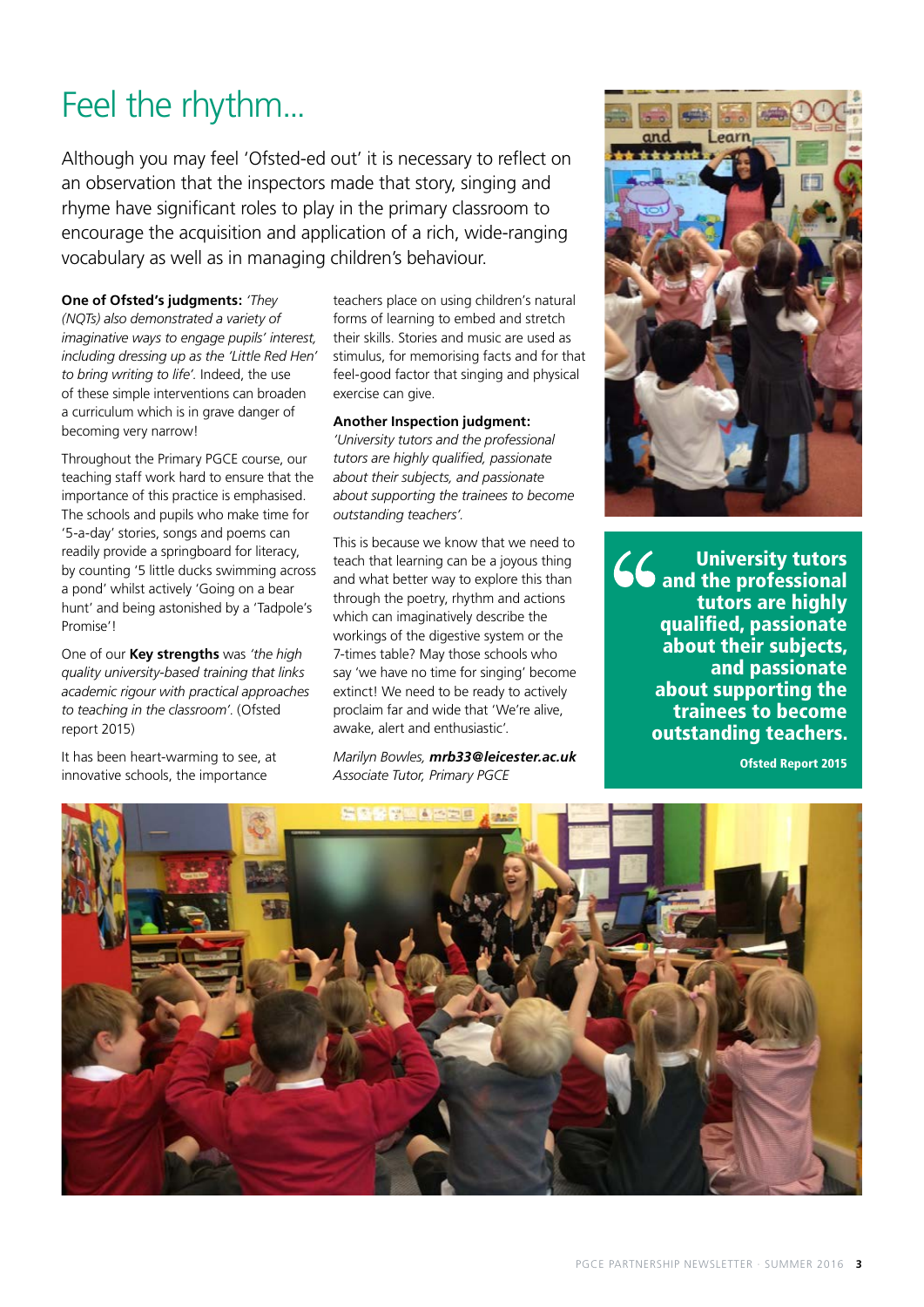## PGCE Placement offers for 2016/17

There is still plenty of time to offer placements to our PGCE students for next academic year. All schools have already been sent details of the placement dates and expectations and these can be accessed from **www.le.ac.uk/pgce-documents** or by going to the links where you can register your placement offers:

Primary: **https://leicester.onlinesurveys.ac.uk/primary-pgce-placements-2016-2017**

Secondary: **https://leicester.onlinesurveys.ac.uk/secondary-pgce-placements-2016-2017**

## Azerbaijan Teacher Training Programme

At the end of March, Education CPD+ ran a programme alongside the English Language Teaching Unit for visiting teachers from Azerbaijan.

The week-long programme included a variety of techniques, approaches and activities for teaching English, use of English Language Teaching (ELT) resources, understanding and applying a variety of new practical skills and information on managing teaching and learning.

An important element to the course was the school visits that took place during the middle of the programme. This gave

the visiting teachers an opportunity to see our school system in action, learn new techniques and gain new ideas from their English peers and speak to teachers and pupils about their experiences.

We would like to say a big thank you to all the local schools that helped make the programme a success. The local school visits are a great experience for our course participants, but also an opportunity for pupils to speak to someone from a different culture, and for teachers to connect with education professionals from around the world.

Everyone involved in the programme found it a very rewarding and worthwhile experience, with participants particularly praising the school visits saying: "Seeing the English school life with my own eyes and attending classes was really wonderful" and "We learnt a lot of new methods".

We hope that the teachers from Azerbaijan are able to take what they learnt back to their classrooms, and look forward to welcome more international groups in the future!

## Bradgate Park Archaeology Field School (2015-2019)

During late June and early July, the resident archaeologists are providing opportunities for school groups to explore the findings of the prehistoric and medieval archaeology. The excavations are accessed from the main car park in Newtown Linford (LE6 OHB). There will be workshops on Archaeozoology and Archaeobotany (what animal bones and plant remains found on

the site tell us), ceramics and illustration (the importance of visually recording the site's features and artefacts).

A **free** open day for the public will take place on **Sunday 3 July 2016, 11.00am - 4.00pm**, with prehistoric and medieval re-enactors, hands on activities, guided tours of the excavations and "Meet the Archaeologist". Details of the site are at

**[http://www2.le.ac.uk/departments/](http://www2.le.ac.uk/departments/archaeology/research/projects/bradgate-park-fieldschool) [archaeology/research/projects/](http://www2.le.ac.uk/departments/archaeology/research/projects/bradgate-park-fieldschool) [bradgate-park-fieldschool](http://www2.le.ac.uk/departments/archaeology/research/projects/bradgate-park-fieldschool)**

The park's museum is re-opening at the Deer Barn this summer and will incorporate the recent archaeological discoveries.

Further information contact Debbie Miles-Williams at **deb@leicester.ac.uk**





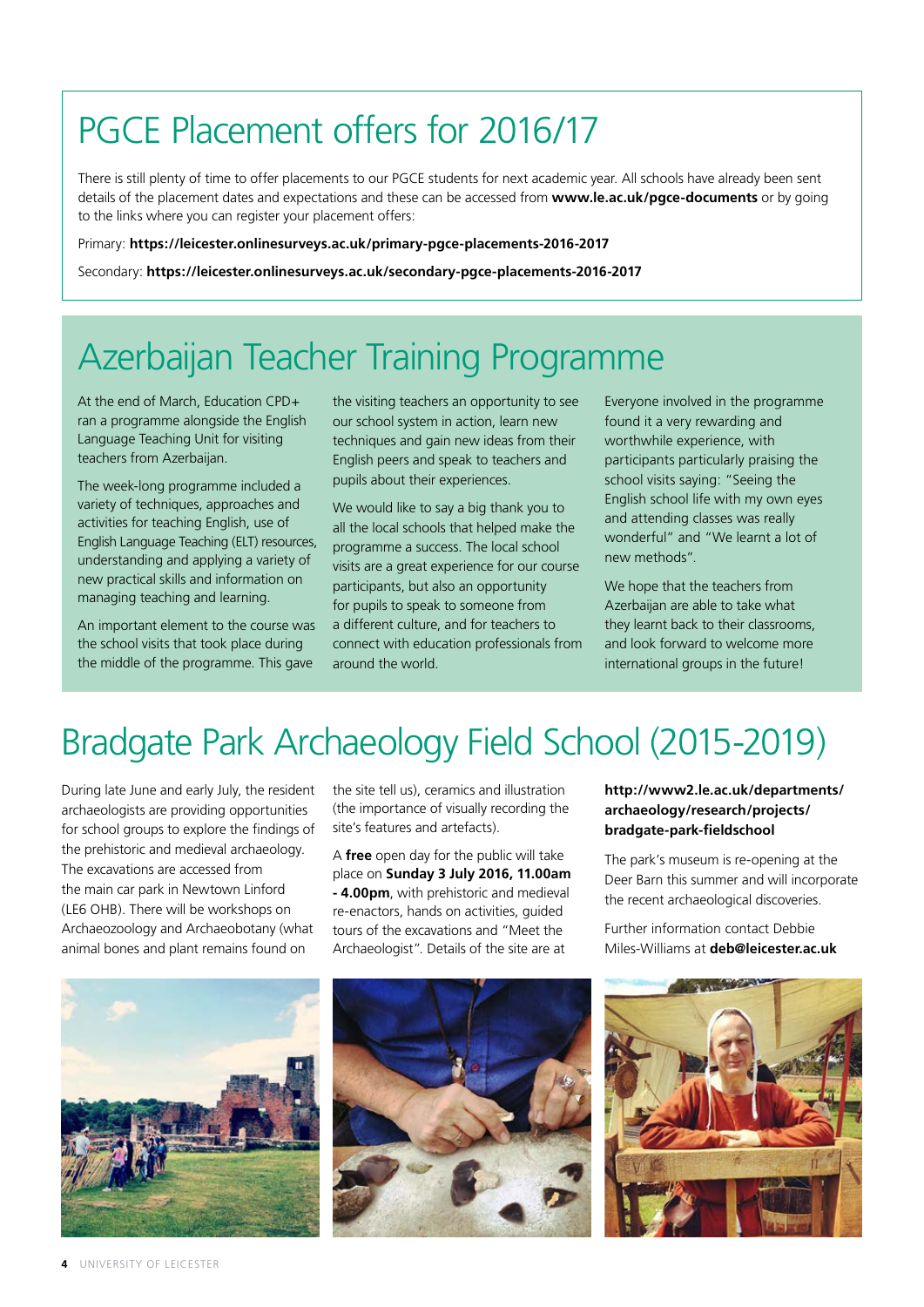## From Pakistan to Leicester

Dr Behlol from the Fatima Jinnah Women University in Islamabad recently visited the School of Education for the second time this academic year as part of a British Council funded project looking at ITE in the UK and Pakistan. As part of his visit he spent two days in partnership schools.

On Tuesday 17 May he visited Cedars Academy with Jo Griffiths. Whilst there he observed the teaching of Catherine Suckling (PGCE Modern Foreign Languages student) and Tessa Copley (PGCE Citizenship

student) and then interviewed both these students and Dean Boonham, a co-tutor at the Academy.

On Wednesday 18th May Dr Behlol visited Forest Lodge Primary School with Sue Davis where he interviewed four Primary PGCE students (Yasmin Ikram, Nisar Navsariwala, Charlotte Smith and Charlotte Wilks) and three mentors (Vinny Jagatia, Caroline Toone and Ed Toone).

Dr Behlol and the team from the University of Leicester were overwhelmed by the support and interest shown by all concerned and we would like to thank both schools for making us so welcome. It was very kind of all the participants

to rearrange their schedules and to give so much time to enable Dr Behlol to gain such a deep understanding of our ITE Partnership.

During the rest of his visit Dr Behlol attended the Primary Partnership Management Group, interviewed University tutors and jointly planned workshops and a conference that will take place when Alison Fox and Sue Davis visit Islamabad again next spring. His visit also coincided with the celebration of Leicester City Football Club so he joined Leicester in party mode!

*The photos show Dr Behlol with the mentors and students at Forest Lodge Primary School.*

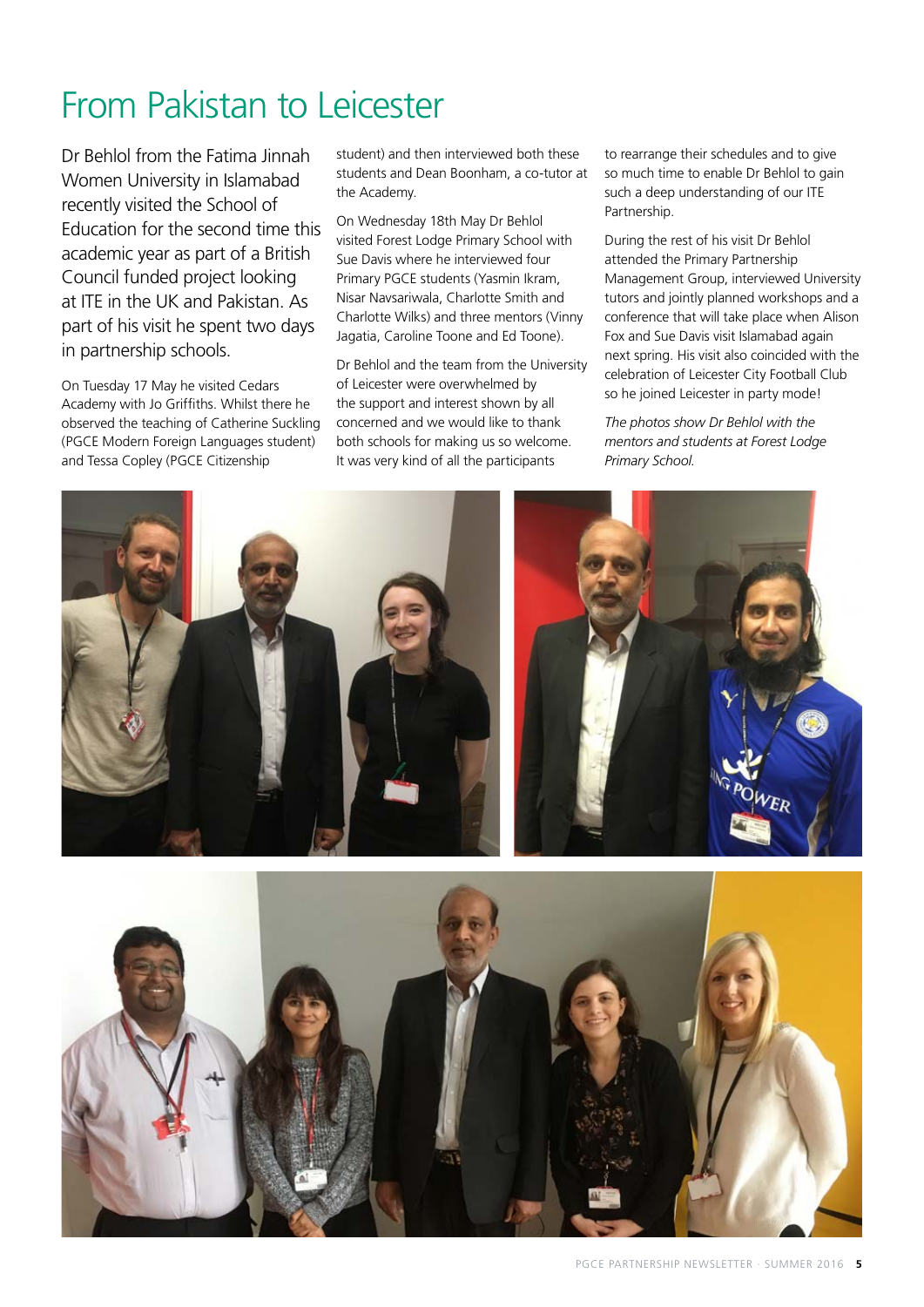## Organising School Direct – the Administrator's tale

My name is Debbie Shatford and I am the administrator and part of the team for the North Charnwood Learning Partnership (NCLP) School Direct programme. I work at the lead school for NCLP at Limehurst Academy, based in Loughborough and have been involved with the School Direct programme since we started in 2013. My role as administrator has evolved considerably over the past 3 years and is very diverse and multi-layered and is crucial to the smooth operation and success of the programme. We are now looking forward to welcoming our 3rd cohort of students on their journey to train to become teachers. I am the central link on a daily basis between students (past, current and future), the partnership, the University of Leicester and school staff. That central contact means that there is reliability, consistency and a professional approach to ensure the programme operates smoothly with a prompt response to emails, phone calls and enquiries. However much my role changes, the underlying focus for me has, and always will be, the support and wellbeing of those applying and enrolling on the programme.

There are many words that could be used to describe my role, however, I feel those most apt would be *coordinate, communicate and support*. As NCLP and the school direct programme has grown, the need for promoting and marketing the partnership has also increased and I have really enjoyed getting more involved in this aspect of the job. As a result, we get a large number of requests for work experience and nurturing and building those early contacts is a part of my job which gives me great job satisfaction, especially if they then go on to train as secondary teachers. I also regularly attend Routes into Teaching events at the University of Leicester and organise Information Events and Teacher Taster mornings here at Limehurst Academy. All of these events give applicants opportunities to gain that crucial school experience and to seek advice on the steps needed to reach their goal of becoming a teacher. I coordinate these events and liaise with students, teachers and schools to ensure that all involved feel supported throughout. It is really rewarding that students from

previous cohorts are now recommending NCLP to colleagues and friends.

Over the past 2 years we have offered a Teacher Taster morning here at Limehurst to enable students to find out more about the school direct programme, spend time in lessons and gain valuable advice on the application process. From September, we are hoping to be able to offer the School Experience Programme to build on the successes of the Teacher Taster Mornings.

Once enrolled on the programme with NCLP, students benefit from the Professional Development Programme which is held every Tuesday afternoon. This is an opportunity to deepen and strengthen their teaching skills as well as meet up with their school direct colleagues to catch up informally and offer support to one another.

The PGCE year is a demanding year and the support networks available are crucial to the students' well-being. Having a listening ear and a "mum" to contact can sometimes be all that is needed and can make a considerable difference when building strong supportive relationships.

For more information or advice, please contact Debbie Shatford at **schooldirect@limehurst.org.uk**

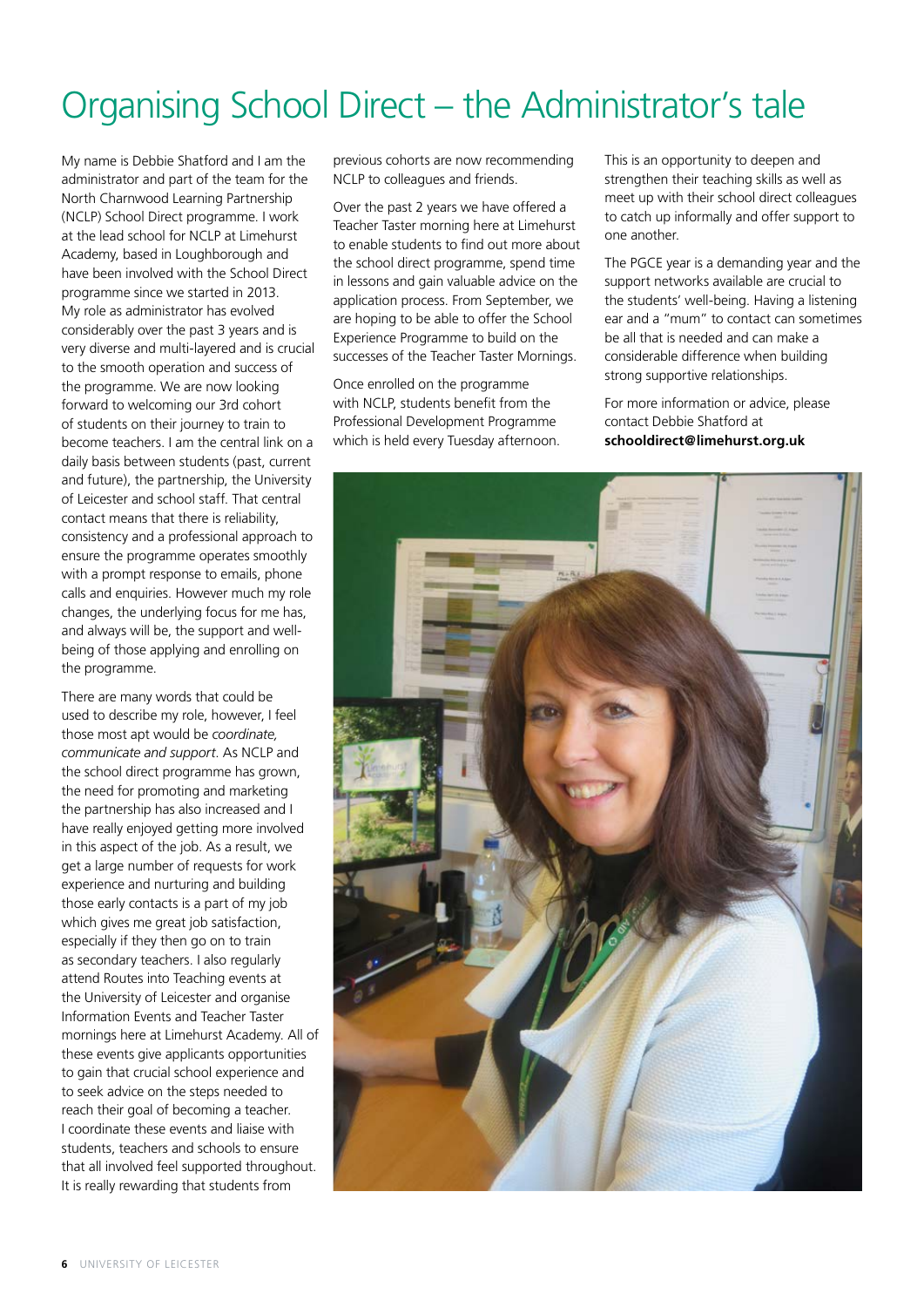### PGCE Secondary Commendations 2015/16

We would like to congratulate and celebrate the hard work of all our PGCE Secondary Student Teachers, who have nearly completed their second placement. Also it is important we thank the Partnership for their support in guiding and developing these future teachers.

In particular, we'd like to celebrate the achievements of these students who have received a commendation whilst on their teaching practices:

- **Gabbi Berrill (SD)** English Kingsthorpe College Northampton;
- **Megan Elliott** Citizenship, Hinckley Academy;
- **Kate Macleod** Physics, Thomas Estley Community College;
- **Davy Kelly (SD)** Physics/ Science, Thomas Estley Community College;
- **Yemi Joseph** Citizenship, Heathfield Academy;
- **Jack Conway (SD)** Biology, Wigston College;
- **Ammara Teladia** Biology, Leysland High School;
- **Samantha Osborne**  MFL, Wigston Academy;
- **Susie Weder**  English, Castle Donnington;
- **Sarah Wilson (SD)** Mathematics, DSLV;
- **Amy Williams (SD)** Social Sciences, Sharnbrook Academy;
- **Hannah Robinson**  English, Hinckley Academy;
- **Kirstie Chamberlain (SD)** MFL, The Cedars.

Good to see so many School Direct students among them!

#### From Mentored to Mentoring

One of the strengths of our Partnership is the fact that we work so closely with mentors in our various Partnership schools. It is always nice to see familiar faces at Mentor Training in the form of ex-students who have come back to undertake a mentoring role.

Two such ex-students who have been mentors for the first time on the third teaching placement this year are Mayuri Jadav (Thurnby Lodge) and Ryan Currie (Sparkenhoe Community Primary School).

Mayuri said of her development from student teacher to mentor in just 3 years, *"Whilst completing my PGCE at the University of Leicester, I learnt a great deal about myself and about the profession that I loved. My teaching placements were vital at equipping me with the skills and qualities I needed to be successful and my mentors allowed for this to take place. I was able to flourish and develop with the support that they gave me. They were there when things went really well and when they went terribly wrong. Throughout these times* 

*they made me reflect on my practice and were able to offer different suggestions on how to improve. They played a huge role in me being an outstanding teacher that I am today. When the opportunity arose, I put myself forward to becoming a mentor for the university. I wanted a student to have the same positive experiences that I had on placement. I wanted to teach them the skills and experiences that I have had which they can take away with them. I find the mentoring process to be a very much two way process in which both people benefit and learn from each other. I have found it to be a positive experience and would recommend it to all!"*

Whilst completing my PGCE at the University of Leicester, I learnt a great deal about myself and about the profession that I loved. I was able to flourish and develop with the support that they gave me.

Ryan, who was part of the 2013/14 cohort, said, *"Mentoring support was what enabled me to progress through the course. Mentors need to have an approachable personality and offer support without judgement. I have found the fact that I am only recently out of the process myself a real bonus. I have a good idea of the expectations from both sides and so am flexible in creating opportunities for these to be fulfilled. Building relationships is a huge part of being a mentor, you learn from each other. I have also had the opportunity to see the children in my class in a different way, they respond differently to other teachers and this means you can see them with a new perspective and have a chance to work with them more individually. I have really enjoyed the process and will definitely be volunteering to be a mentor again."*

Mayuri